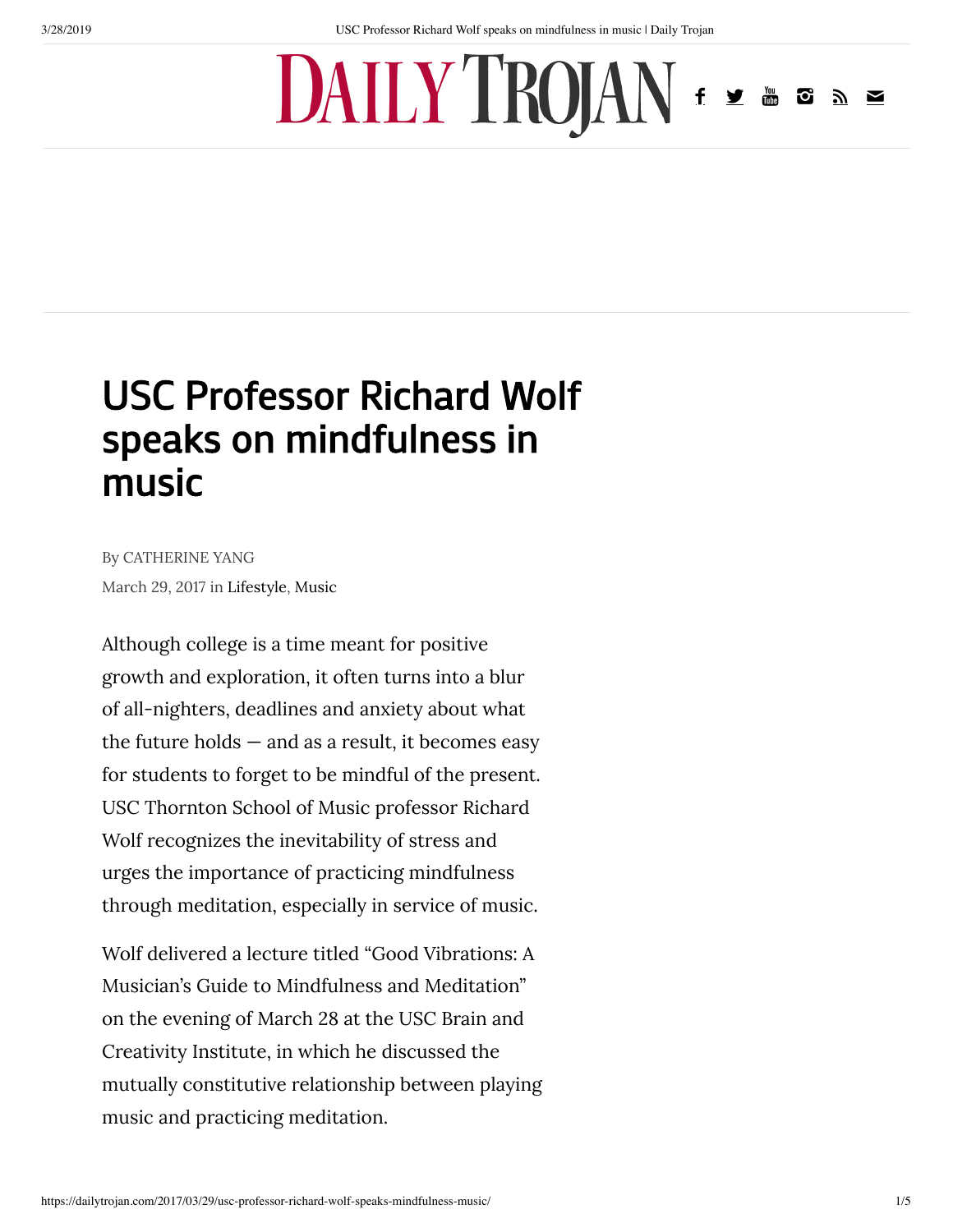Wolf is a music industry professor, Emmy Awardwinning composer, recipient of multiple Platinum awards from the Recording Industry Association of America and founder and CEO of The Producers Lab, Inc., an independent multimedia production company.



*Jessica Magana | Daily Trojan*

breaking into the realm of television music, Wolf has composed custom theme music for Fox Sports Net and shows such as The CW's America's Next Top Model and CBS' The Big Bang Theory.

After a career in the recording business as a producer and songwriter, Wolf made a drastic career change to work in television, which catapulted him into a high-pressure lifestyle. Eventually, his stress culminated in a panic attack that landed him in the emergency room, after which his doctor prescribed 20 minutes of daily meditation.

Through meditation alone and without the aid of medicine, Wolf was able to regulate his cortisol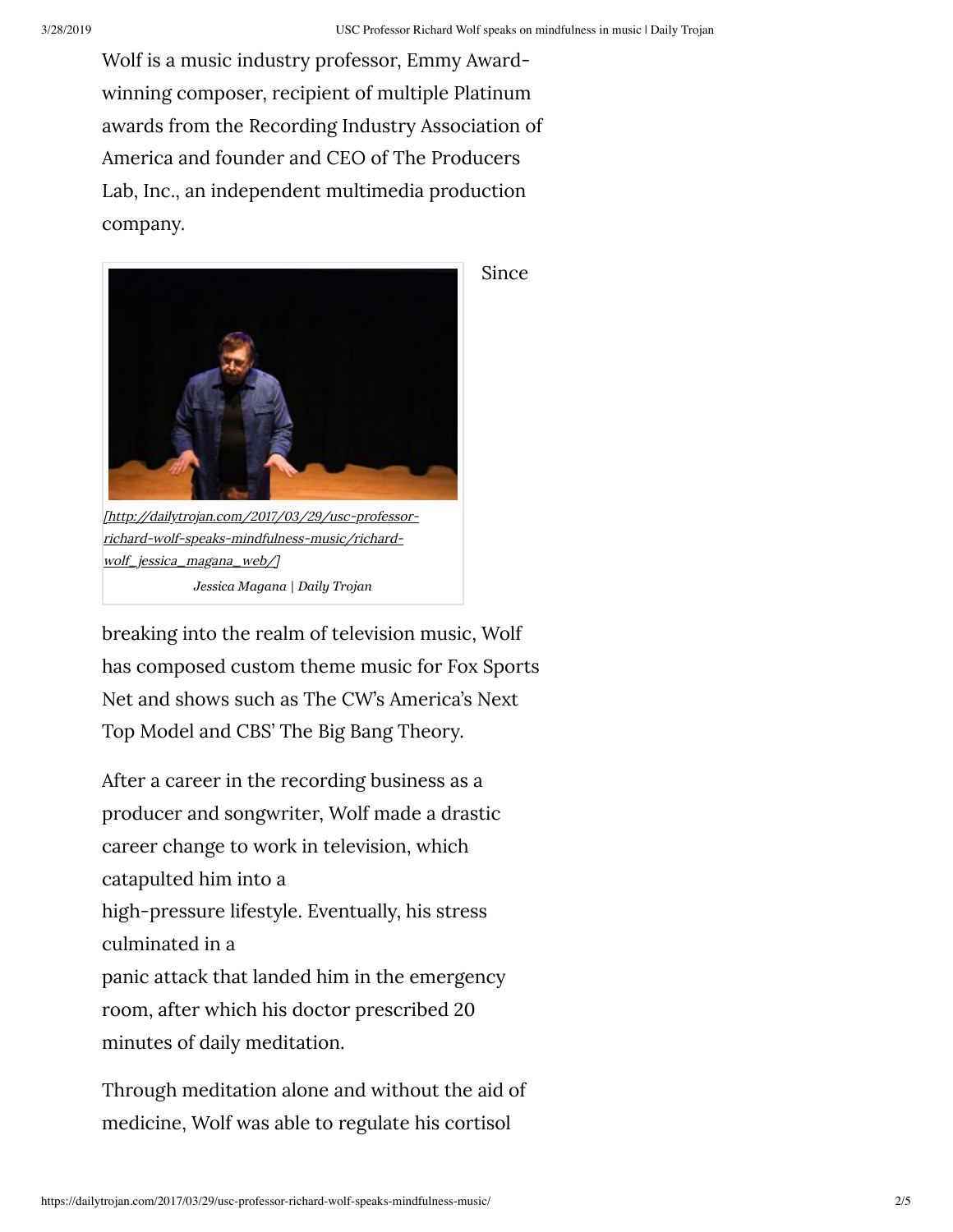levels and achieve a newfound serenity in both his personal and professional lives.

Consequently, Wolf realized the bridge between mindfulness and music production and the substantial benefits of meditation.

"I realized when I saw one connection between music and mindful meditation that there were all these other connections," Wolf said. "Both are nonverbal; both are transpersonal and not about a self-referential agenda. Both harmonize the mind, body and feelings in one process."

As a lifelong musician, Wolf believes that the silence provided by meditation is a necessary counterpart to the sound of music and that the two opposites interact to engender harmony.

"Music is not just sound; music is also silence," Wolf said. "Music is a balance between peace and disturbance. We always focus on the busyness and noise but neglect the silence, which is necessary for balance. In mindfulness, you really enjoy the pleasures of peace."

As a musician, Wolf admitted that many artists feel a present connection during performance.

"So it turns out that musicians have these skills and experiences that they can apply to this other process [of meditation] which, in turn, will strengthen our other abilities," Wolf said.

However, Wolf cautioned against viewing meditation as a panacea or miracle drug  $-$  the point of practicing mindfulness being not to make